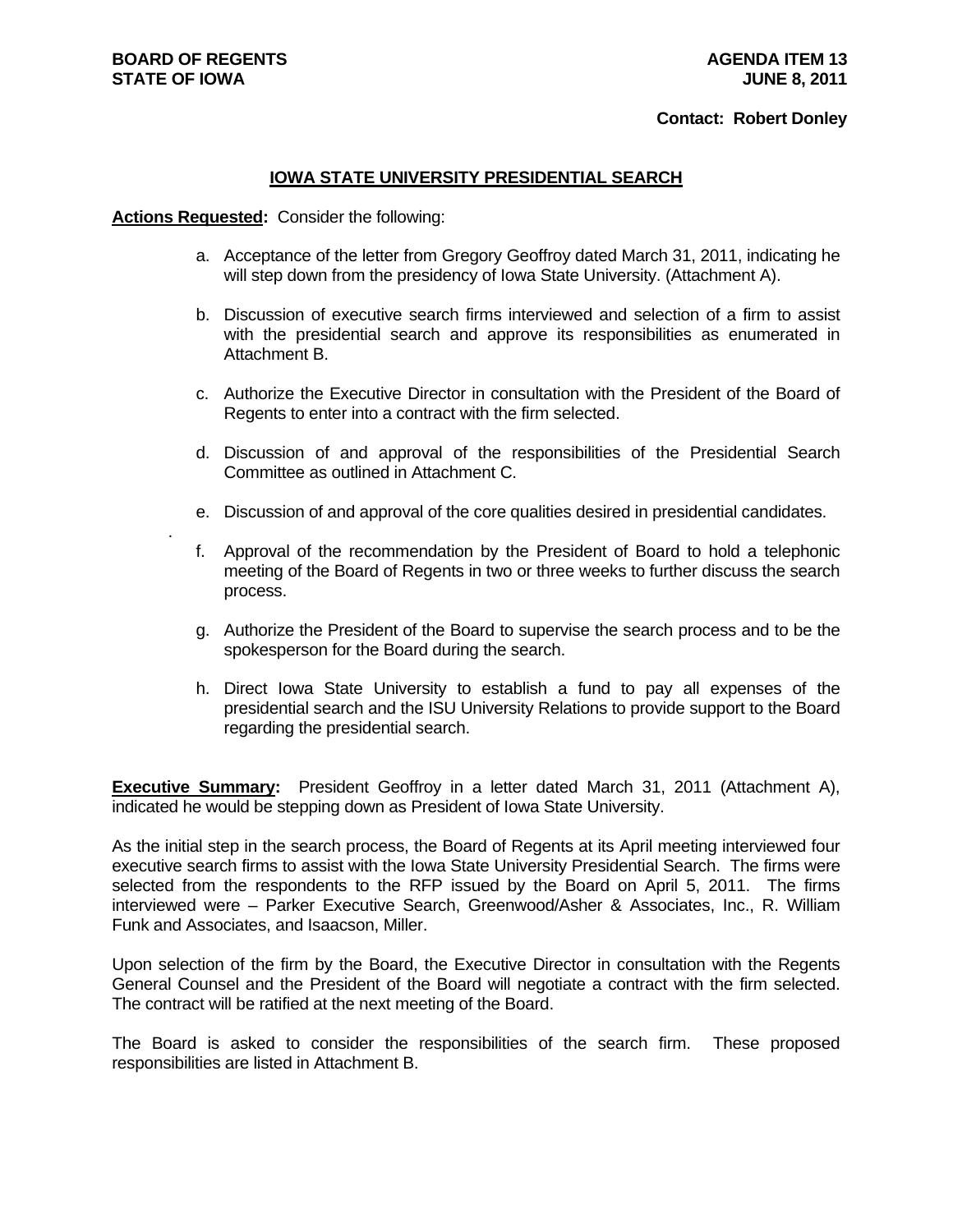The Board is asked to review and discuss the proposed responsibilities of the committee as shown in Attachment C.

The Board is asked to discuss and approve core qualities for presidential candidates. These qualities will be used by the search committee in evaluating candidates. In preparation for the search, a website to solicit input as to leadership priorities and desired qualities for presidential candidates from the university community was created. Comments were received from more than 50 students, faculty, staff and other community leaders via the website. The Board also hosted an open forum at ISU following the April meeting. Fifteen individuals made presentations during the forum. For the Board's information, the qualities approved by the Board for the last ISU search are shown in Attachment D.

H/HR/Docket 2011/June 2011/0611\_ITEM13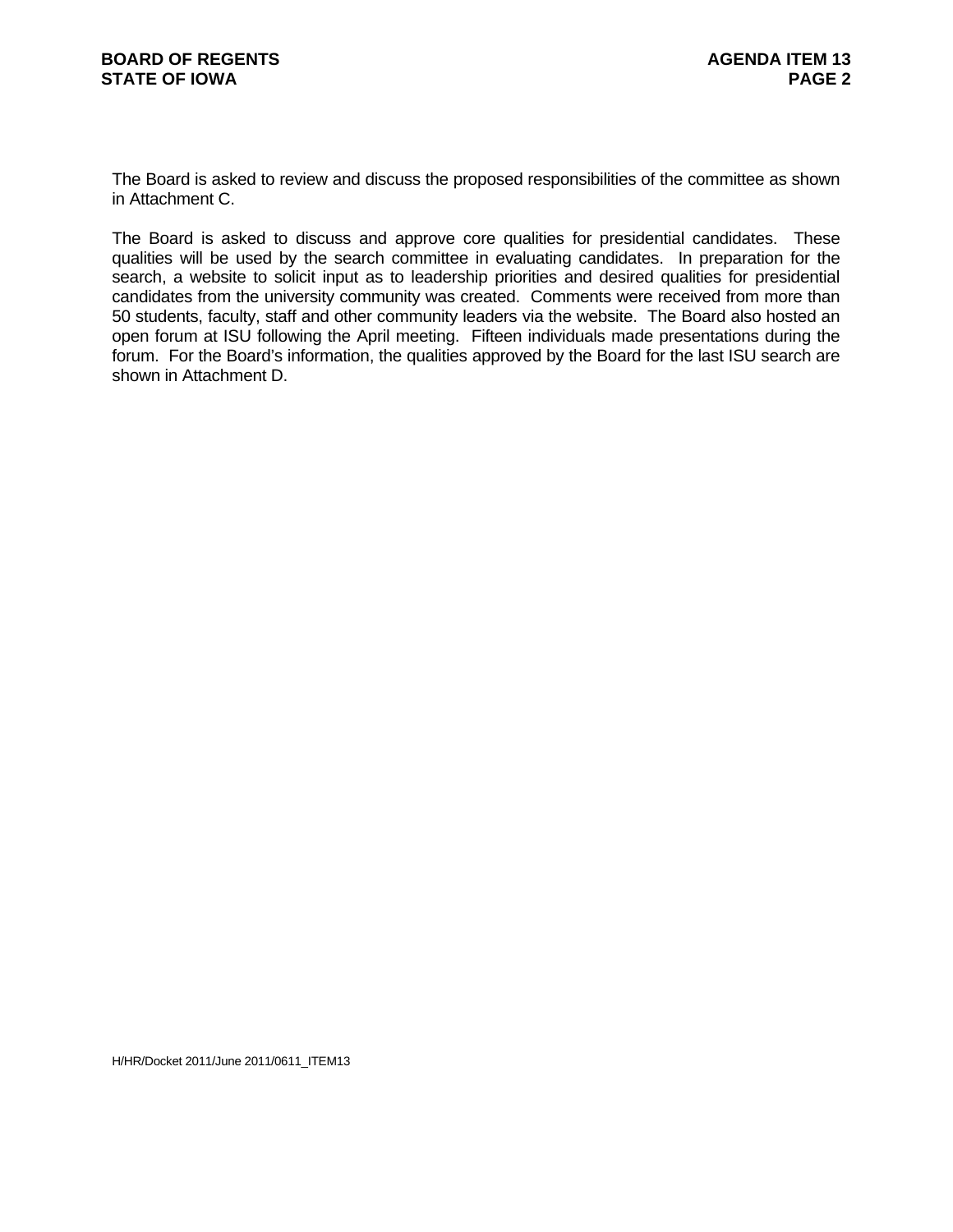# **IOWA STATE UNIVERSITY**

OF SCIENCE AND TECHNOLOGY

March 31, 2011

Mr. David Miles President Board of Regents, State of Iowa 11260 Aurora Avenue Urbandale, IA 50322

Office of the President 1750 Beardshear Hall Ames, lowa 50011-2035 515 204-2042

## RECEIVED

APR 01 2011

**BOARD OF REGENTS** STATE OF IOWA

Dear David:

I am writing to inform you of my decision to step down as President of Iowa State University as soon as the Board of Regents is able to bring on board my successor, but no later than July 1, 2012. I am completing my  $10^{th}$  year as president, and I will be turning 65 in a couple of months, and my wife, Kathy, and I want to be able to spend more time with my four children and four grandchildren who are spread across the country. I plan to remain in the position and work toward a smooth transition in leadership as the Regents select a successor.

I believe this is a good time to begin the transition to the next administration. The university is in a very strong position, and I am proud of what we have been able to accomplish during my tenure, including record enrollments, record sponsored funding, and in private fundraising with the successful completion of Campaign Iowa State at the end of this academic year. The university has an exceptional senior leadership team in place, and the faculty has been strengthened significantly, especially in areas that are key to Iowa's future, aided by the creation of many new endowed faculty and academic leadership positions.

I have very much enjoyed my time as president of Iowa State, and it has been a pleasure to be associated with so many talented and dedicated individuals within and outside the university, including you and your fellow Regents, and the Regents staff. The Iowa State family is, and will always be, a special part of my life.

Sincerely,

Gregory L. Geoffro President

cc: Robert Donley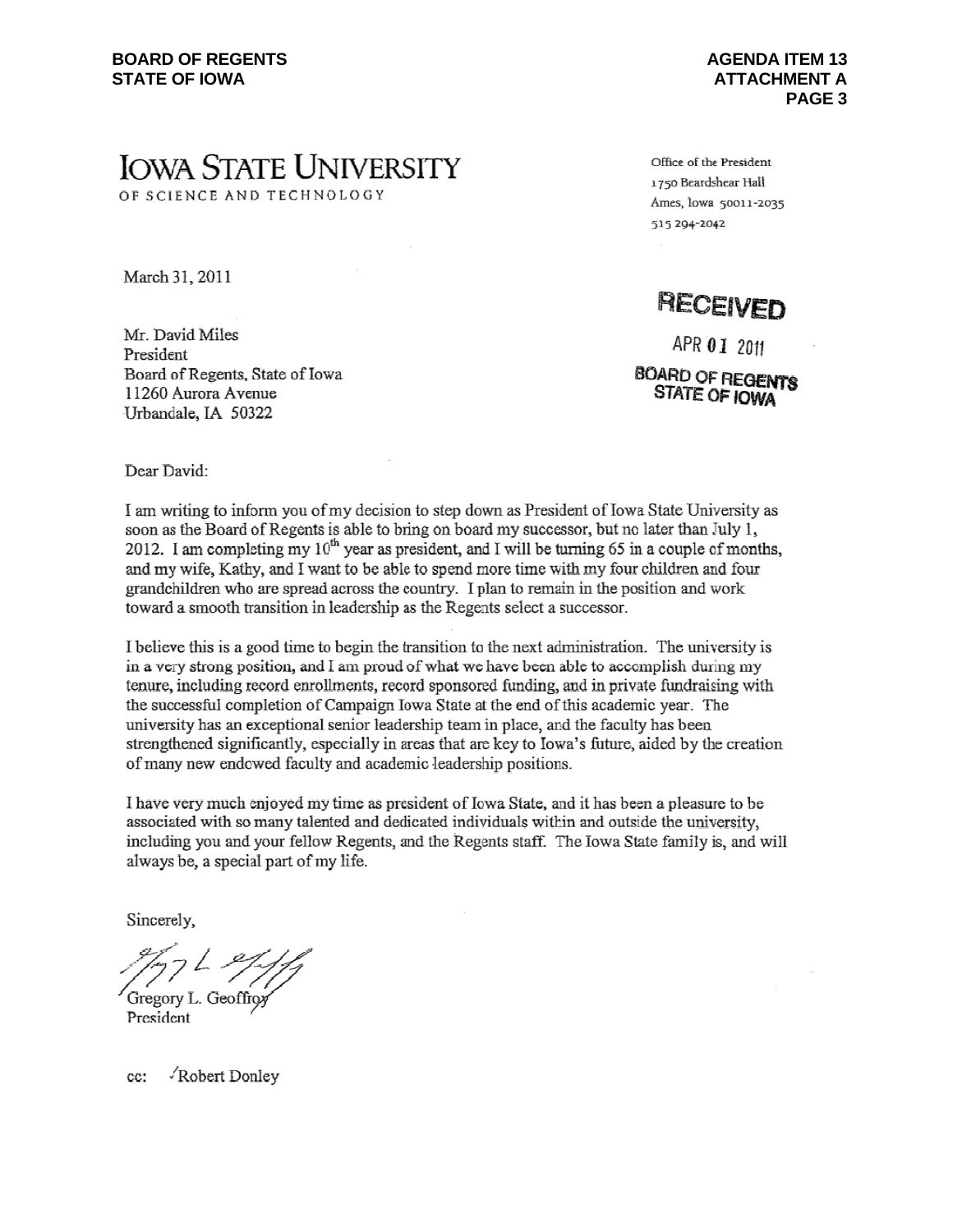## **BOARD OF REGENTS STATE OF IOWA**

## **RESPONSIBILITIES OF THE EXECUTIVE SEARCH FIRM**

- 1. To assist and advise the Board of Regents, State of Iowa, in its selection of the President of Iowa State University.
- 2. To assist the ISU Presidential Search Committee (Committee) in conducting the screening and searching for appropriate prospects.
- 3. To assist the Committee in conducting a broad advertising campaign, including, but not limited to, the major educational media, affirmative action sources and major state and national media.
- 4. To ensure that affirmative action/equal opportunity requirements are met in spirit and in word of the law.
- 5. To receive nominations and applications for the President of Iowa State University.
- 6. To provide timely, professional acknowledgments of nominations and other correspondence to prospects.
- 7. To ensure that files of all qualified prospects are complete. Files should include evidence supporting prospects' claims of meeting the criteria of the Board of Regents. In all cases, a certified, official copy of the transcripts of all postsecondary education institutions, from which the candidates claim to have been graduated, are to be a part of the files.
- 8. To conduct a thorough background search on all final prospects and initial searches on initial prospects.
- 9. To assist the Committee in the evaluation of the nominations by submitting a list to the Committee of prospects who meet the Board's criteria.
- 10. To assist the Committee in recommending a final group of at least four (4) prospects, who best meet the Board of Regents' criteria, and to conduct an extensive background search of the recommended prospects, including, but not limited to, the authentication of all academic credentials and experiences of the prospects.
- 11. To certify the willingness of the finalists to serve.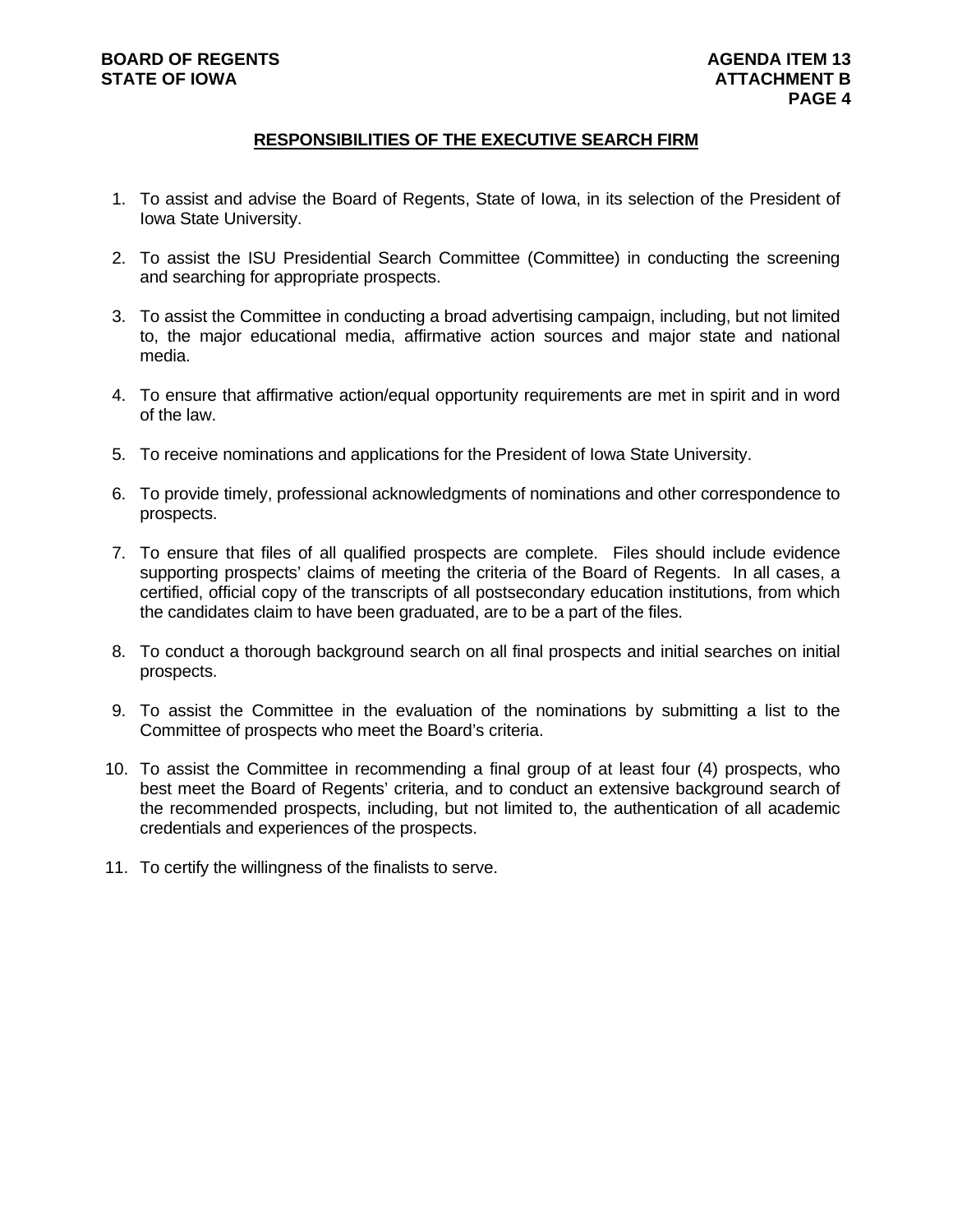#### **RESPONSIBILITIES OF IOWA STATE UNIVERSITY PRESIDENTIAL SEARCH COMMITTEE**

- 1. To assist and advise the Board of Regents, State of Iowa, in the selection of the President of Iowa State University.
- 2. To work with the executive search firm in conducting the screening and searching for an appropriate candidate.
- 3. To conduct a broad advertising campaign, including, but not limited to, the major educational media, affirmative action sources, and major state and national media.
- 4. To evaluate the nominations and applications.
- 5. To recommend, without ranking, at least four (4) prospects, who best meet the Board of Regents' criteria, to the Board. The recommendations shall include a detailed explanation of the rationale for the recommendations and supporting information.

#### **COMPOSITION OF THE ISU PRESIDENTIAL SEARCH COMMITTEE**

(to be determined at a later date)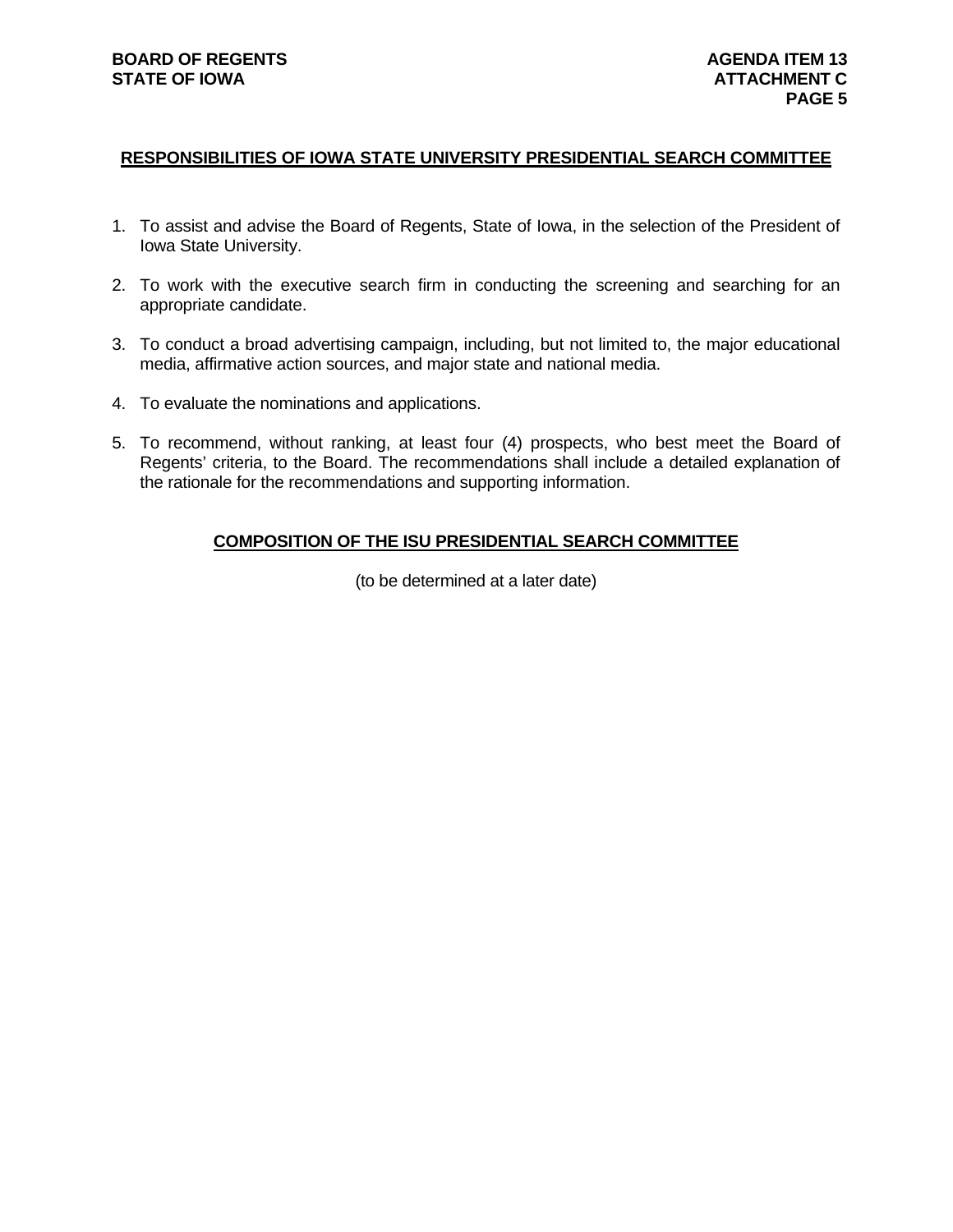#### **QUALITIES OF PRESIDENTIAL CANDIDATES APPROVED BY THE BOARD OF REGENTS OCTOBER 2000 FOR THE ISU PRESIDENTIAL SEARCH**

### **General Attributes**

- An understanding of the mission of an internationally prominent land-grant research university that has a tradition of commitment to broad-based undergraduate education, that has distinguished graduate and professional programs, engagement through outreach and extension, and that aspires to become the nation's premier land-grant institution.
- An appreciation of the need for strategic planning to maintain and build on the University's excellence by national and international standards, to make optimal use of the University's resources and facilities, and to achieve the strategic goals approved by the Board of Regents.
- A demonstrated commitment to academic freedom, freedom of expression and experience in safeguarding these freedoms as well as understanding their importance in improving the quality of the university.
- The ability to listen, to provide articulate leadership, and to inspire the confidence of students, faculty and staff, alumni and friends of the university, and the people and representatives at the local, state and national level.
- A vision recognizing the values of the academy and the key role the land-grant university plays in a society characterized by rapid social, economic, and technological change and the ability to promote its values and role to diverse constituencies.
- A commitment to diversity and an understanding of its many forms.

## **Specific Attributes**

- The ability to identify and analyze problems, to conceive practical steps to resolve them and to explain decisions persuasively.
- The ability to recognize, attract and retain excellent administrators, students, faculty and staff.
- The skill and ability to work with faculty, staff, students and administrators in a collegial fashion while leading the University.
- The skill and ability to plan, direct and manage the academic, external and financial affairs of a large university.
- Demonstrated visionary leadership in raising funds from public and private sources and understanding and communicating the relationship it has to accomplishing the goals of the university.